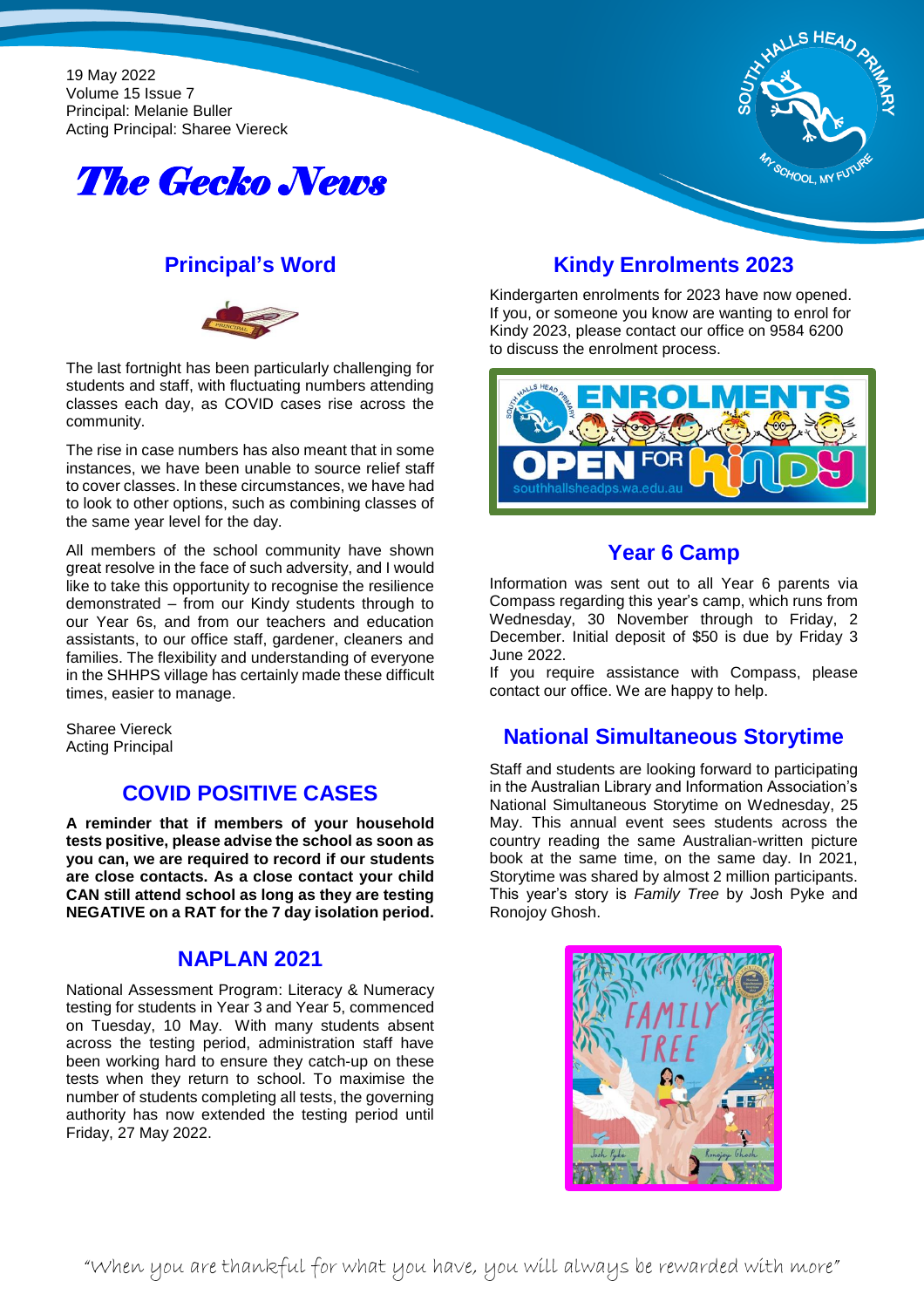19 May 2022 Volume 15 Issue 7 Principal: Melanie Buller Acting Principal: Sharee Viereck





# **Winter Sport Game 1 SHHPS vs MBC**

Our first game of Winter Sport took place on Friday, 13 May here at SHHPS, against Mandurah Baptist College. A great effort and awesome sportsmanship was shown by all players. Thanks to those students who stepped in for those who were unable to play, and to the coaches, referees and volunteers.

#### - Mr Dowding

#### *Results:*

| ,,,,,,,,,,       |              |            |
|------------------|--------------|------------|
| <b>Sport</b>     | <b>SHHPS</b> | <b>MBC</b> |
| AFL              | 5.           | հ1         |
| Hockey           |              |            |
| <b>Netball A</b> | 10           | 13         |
| <b>Netball B</b> |              |            |
| Soccer           |              |            |
| Volleyball       |              |            |





## **Winter Sport Game 2 SHHPS vs Falcon PS**

If your child has been selected to participate in AFL, Netball, Hockey, Soccer, or Volleyball in Game 2 on Friday, 27 May at South Halls Head PS, consent and payment are due by Monday, 23 May. Details can be found on Compass.

## **Upcoming Inter-School Sports**

Mr Dowding has been very busy training and selecting teams for a variety of upcoming inter school sporting events:

**Year 3 Five-a-Side Soccer** Thursday, 26 May 2022



**Year 5/6 Winter Sports – SHHPS vs Falcon PS** Friday, 27 May 2022

**Year 5/6 Girls AFL Cup** Tuesday, 31 May 2022



Permission slips and payment information has been sent via Compass for all students involved.

#### **Premier's Reading Challenge**

Join the adventure!

We encourage you to join us in unlocking the wonderful world of reading for your child/ren. By helping them to join the Premier's Reading Challenge. Will they fly above the clouds, dive into the ocean, or jump into a rocket ship?

All students from Kindergarten to Year ten are challenged to read twelve books by 9 September 2022.

You can help your child/ren sign up via the website, choose their own avatar, and log all the books they read over the course of the challenge. Weekly prizes will be awarded to students who log a book that week, with major prizes drawn when the challenge ends.

Books don't have to be in English – children are also encouraged to read books in their first language.

There are extraordinary tourism prizes to be won each week. Sign your children up on the website premiersreadingchallenge.wa.edu.au to begin!